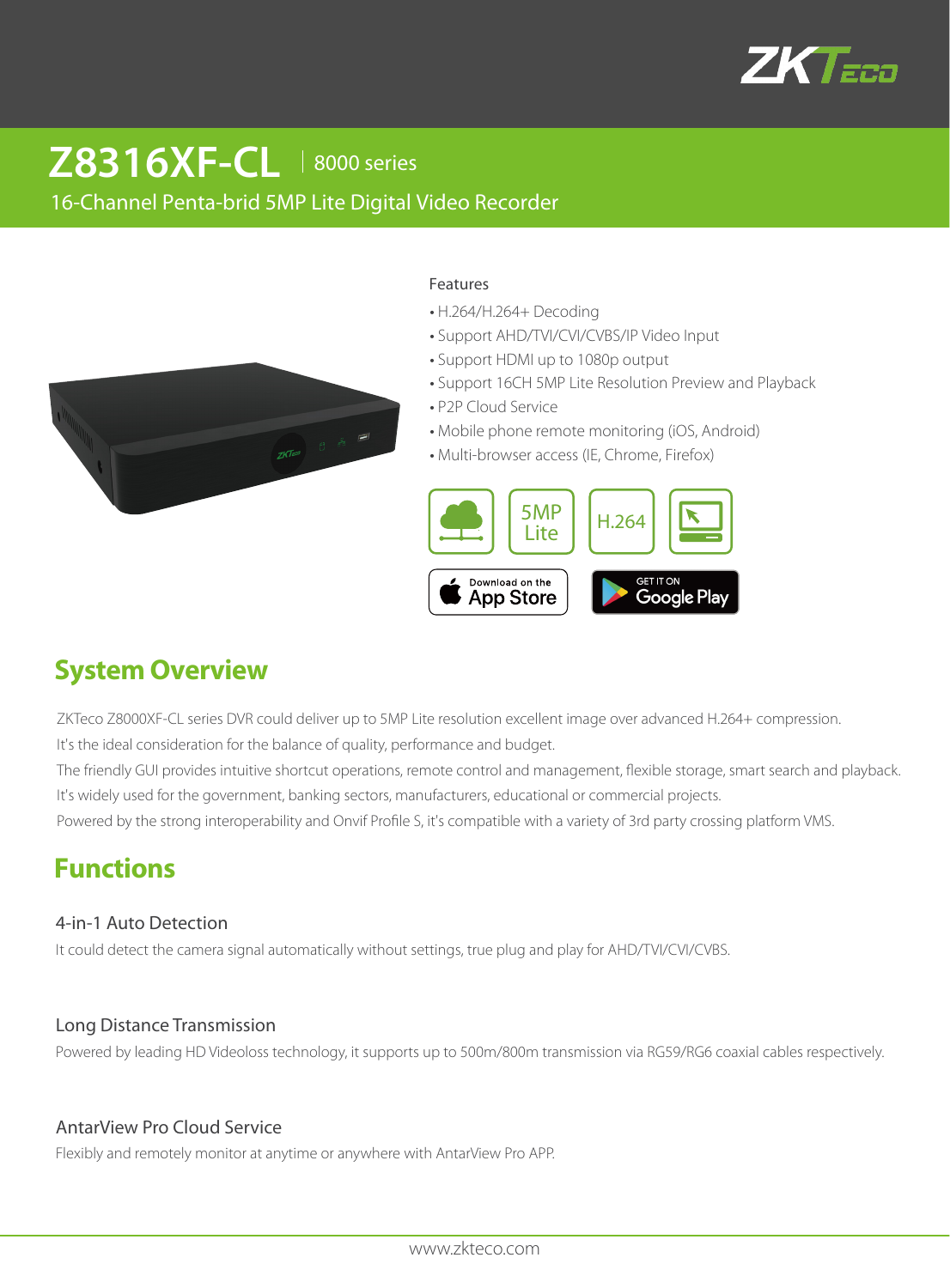# **Technical Parameters**

| Model                | 78316XF-CL                              |  |  |
|----------------------|-----------------------------------------|--|--|
| System               |                                         |  |  |
| Processor            | Multi-core Embedded Processor           |  |  |
| Operation System     | Embedded Linux                          |  |  |
| I/O port and Storage |                                         |  |  |
| Network Interface    | 1 RJ-45 port (10/100Mbps)               |  |  |
| <b>USB</b>           | 3*USB 2.0                               |  |  |
| <b>HDMI</b>          | 1*1080P HDMI                            |  |  |
| VGA                  | $1*VGA$                                 |  |  |
| Alarm Input          | N/A                                     |  |  |
| Alarm Output         | N/A                                     |  |  |
| RS-485               | Supported                               |  |  |
| <b>HDD</b>           | 2 SATA, up to 8TB capacity for each HDD |  |  |
|                      |                                         |  |  |

# Playback and Backup

e-SATA N/A

| Playback Channel  | 16                                                                                                                                        |  |
|-------------------|-------------------------------------------------------------------------------------------------------------------------------------------|--|
| Search Mode       | Time/Date, MD and Exact Search                                                                                                            |  |
| Playback Function | Play, Pause, Stop, Rewind, Fast Play, Slow Play,<br>Next Camera, Previous Camera, Full Screen,<br>Shuffle, Backup Selection, Digital Zoom |  |
| Backup Mode       | USB device/Network                                                                                                                        |  |

## Network

| Network Protocol | HTTPs, HTTP, TCP/IP, IPv4, UPnP, Onvif 2.6, RTSP, RTCP, UDP,<br>SMTP, SNMP, Multicast, IGMP, NTP, DHCP, DNS, DDNS, FTP, P2P |
|------------------|-----------------------------------------------------------------------------------------------------------------------------|
| Max. Online User | 5                                                                                                                           |
| Mobile App       | Antarview Pro (iOS & Android)                                                                                               |
| Interoperability | Onvif Profile S, SDK                                                                                                        |

# Audio and Video

| Audio Compression | G.711a                                     |  |
|-------------------|--------------------------------------------|--|
| Audio Bit Rate    | 64Kbps                                     |  |
| Video Input       | 16ch BNC interface (1.0Vp-p, 75 $\Omega$ ) |  |
| AHD Input         | 5M, 4M, 3M, 1080P, 720P                    |  |
| TVI Input         | 1080P, 720P                                |  |
| CVI Input         | 1080P, 720P                                |  |
| IP Camera Input   | Up to 25ch 2MP                             |  |
| Hybrid Mode       | 8ch(AHD/TVI/CVI/CVBS)+8ch(IP)              |  |
| Two-way Talk      | 2-Channel Input, 1-Channel Output, RCA     |  |

## Recording

| Video Compression          | $H.264/H.264+$                                          |  |  |
|----------------------------|---------------------------------------------------------|--|--|
| Record Resolution          | 16ch 5MP Lite@8fps/4MP Lite@11fps                       |  |  |
| Frame Rate                 | 1fps-11fps                                              |  |  |
| Incoming Bandwidth         | 100Mbps                                                 |  |  |
| <b>Bitrate</b>             | 11Kbps-4339Kbps                                         |  |  |
| Record Mode                | Timing and alarm record,<br>Timing Record, Alarm Record |  |  |
| Power                      |                                                         |  |  |
| Power supply               | DC 12V3A                                                |  |  |
| Consumption                | <10W without HDD                                        |  |  |
| General                    |                                                         |  |  |
| <b>Working Temperature</b> | $0^{\circ}$ C $\sim +55^{\circ}$ C                      |  |  |
| Working Humidity           | 10~90%                                                  |  |  |
| Dimensions                 | 243mm*324mm*52mm                                        |  |  |
| Net Weight                 | 1.3KG                                                   |  |  |